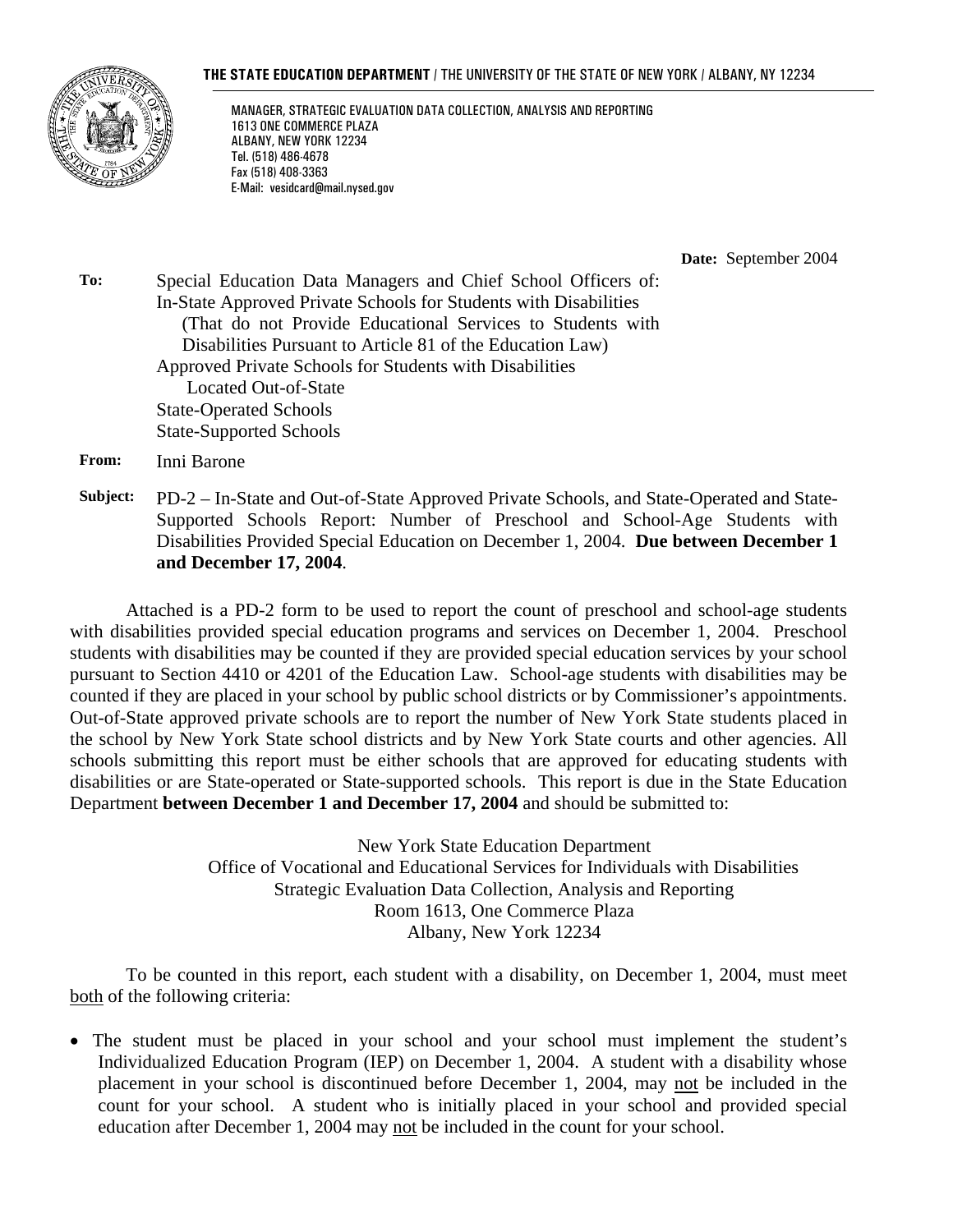Federal law and regulation require that State and local education agencies ensure an unduplicated count of students with disabilities. Before submitting the PD-2 report, please complete local verification procedures to ensure that each student is counted only once. Such verification procedures may include visual scans, computer scans or other methods; and are especially important for schools having several school buildings and for students receiving multiple special education programs or services.

The New York State Education Department (SED) will confirm the accuracy of information included in this report as part of the program review process, or as is otherwise indicated. To facilitate such review for your school, please maintain a list (hard copy or other readily retrievable format) of all students included in this child count until June 30, 2011. Upon completing local verification procedures, if it is determined that one or more counts are incorrect, a revised child count (i.e., PD-2 form) must be submitted to SED.

As compared to the PD-2 form for 2003-2004, the PD-2 for 2004-2005 is revised in the following ways:

- Section A, Table 1 has been modified to collect information on preschool children with disabilities ages 2-4, not 2-5. All children who are 5 years of age on December 1, 2004 and receive special education services are "school-age" students with disabilities and as such must be reported in Section B of this report, and not in Section A.
- Some instructions and explanatory notes are added to provide clarifications.

Please note:

- If your school is located within New York State and if you provide educational services to students with disabilities pursuant to Article 81 of the Education Law, please do not complete this form; instead, contact our office to request a PD-2A/4 form.
- The PD-2 report is to be completed only by approved private schools for students with disabilities located within New York State that do not provide educational services to students pursuant to Article 81 of the Education Law. All approved out-of-State schools for students with disabilities must also complete this report. The out-of-State approved private schools will report the count of students placed by New York State school districts as well as by New York State courts and other agencies. The PD-2 report is also to be completed by the State-operated schools and Statesupported (Section 4201) schools.
- A SEDCAR-1 (Approved Special Education Program Request for IDEA Sub-Allocation) form is enclosed. This form must be completed by all approved private schools, and State-supported schools for preschool and school-age students with disabilities. This form must also be submitted by all out-of-State approved private schools on behalf of all preschool and school-age students with disabilities who are placed in such schools by New York State school districts or by New York State courts or other agencies. In order to receive IDEA sub-allocations under Section 611 and 619 for the 2005-2006 year, a SEDCAR-1 form must be submitted to each school district by March 3, 2005. The form must be sent to each district placing one or more students in your program on December 1, 2004. For students with disabilities placed by New York State courts and other agencies in out-of-State approved schools, the SEDCAR-1 form must be submitted to the school district in which such students resided at the time they were placed in the out-of-State schools by the courts or other agencies.

Please note that the data collected through the PD forms are used in the following reports and activities:

• Annual Performance Report for Special Education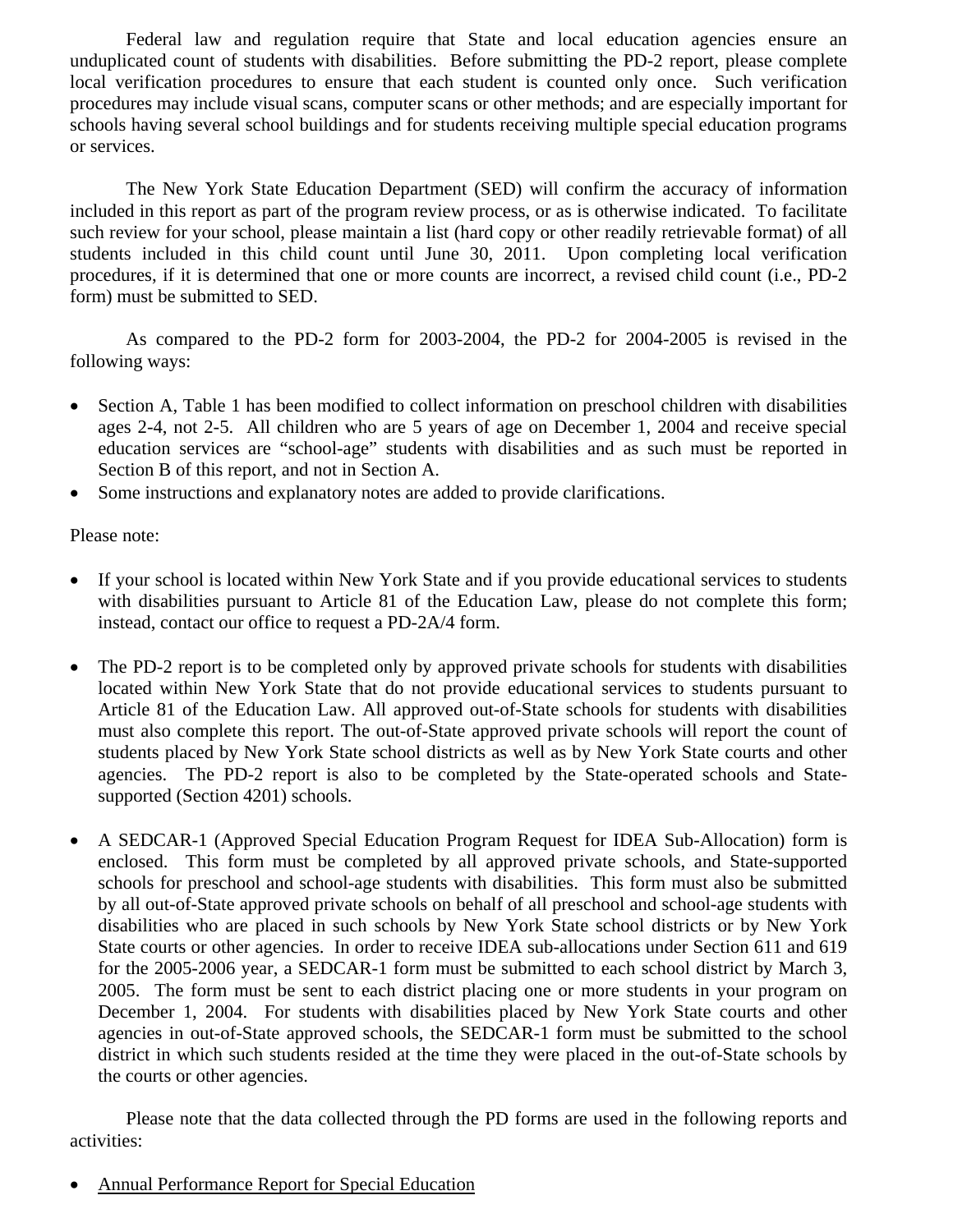- Pocketbook of Goals and Results for Individuals with Disabilities
- Chapter 655 Report to the Governor and the Legislature on the Status of the State's Schools
- Special Education Quality Assurance Reviews
- School Report Cards
- BOCES Report Cards
- Charter School Report Cards
- Calculations to identify instances of possible race/ethnicity disproportionality
- Other reports required by State or federal statutes
- Summary reports for public information, to be placed on the Department's website
- Evaluation of programs and policies

If you have any questions or are in need of assistance in completing this report, please contact the Strategic Evaluation Data Collection, Analysis and Reporting (SEDCAR) Unit by using the contact information provided in the letterhead. Thank you.

Attachment

cc: Rebecca H. Cort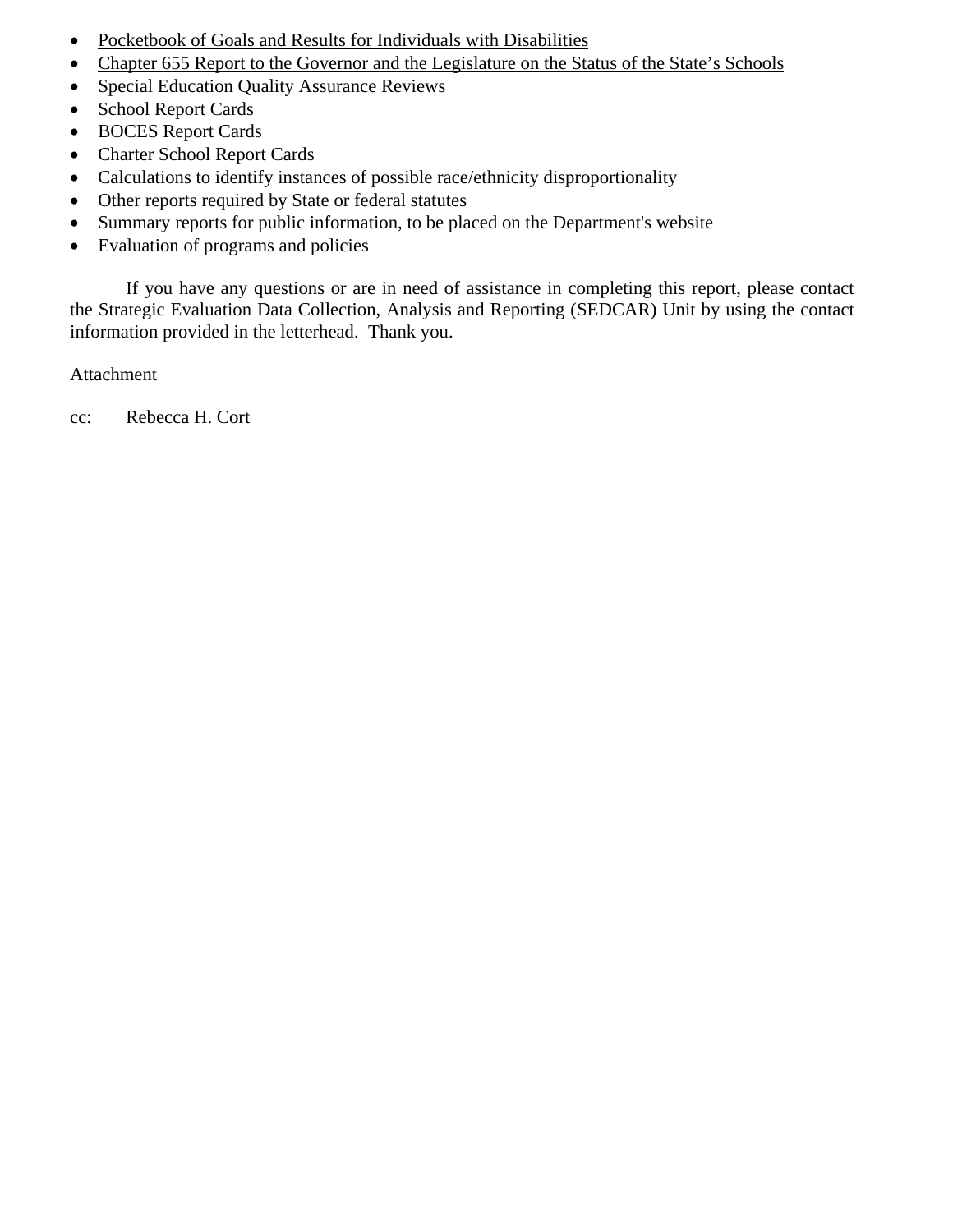| The University of the State of New York<br>THE STATE EDUCATION DEPARTMENT<br>Office of Vocational and Educational Services for Individuals with Disabilities<br>Strategic Evaluation Data Collection, Analysis and Reporting |                                                                                                                                                                                 |  |  |  |
|------------------------------------------------------------------------------------------------------------------------------------------------------------------------------------------------------------------------------|---------------------------------------------------------------------------------------------------------------------------------------------------------------------------------|--|--|--|
| One Commerce Plaza - Room 1613                                                                                                                                                                                               |                                                                                                                                                                                 |  |  |  |
|                                                                                                                                                                                                                              | Albany, NY 12234-0001<br>PD-2- In-State and Out-of-State Approved Private Schools, and State-Operated and State-Supported Schools                                               |  |  |  |
|                                                                                                                                                                                                                              | Report: Number of Preschool and School-Age Students with Disabilities Provided Special Education on                                                                             |  |  |  |
|                                                                                                                                                                                                                              | December 1, 2004.                                                                                                                                                               |  |  |  |
| <b>Instructions:</b>                                                                                                                                                                                                         | Return one copy of this report between December 1 and December 17, 2004 to the above<br>$1_{\cdot}$                                                                             |  |  |  |
|                                                                                                                                                                                                                              | address. (This report may not be signed or submitted prior to December 1, 2004.)<br>Retain one copy (and supporting documentation) in your school for reference and audit<br>2. |  |  |  |
|                                                                                                                                                                                                                              | purposes. The required retention period ends June 30, 2011.                                                                                                                     |  |  |  |
|                                                                                                                                                                                                                              | If you have questions about this report, please call (518) 486-4678 or e-mail your questions<br>3.                                                                              |  |  |  |
|                                                                                                                                                                                                                              | to vesidcar@mail.nysed.gov                                                                                                                                                      |  |  |  |
|                                                                                                                                                                                                                              | <b>School Information</b>                                                                                                                                                       |  |  |  |
|                                                                                                                                                                                                                              | (Enter 12-digit SED Code Below)                                                                                                                                                 |  |  |  |
|                                                                                                                                                                                                                              |                                                                                                                                                                                 |  |  |  |
| <b>SCHOOL NAME</b>                                                                                                                                                                                                           |                                                                                                                                                                                 |  |  |  |
| <b>ADDRESSS</b>                                                                                                                                                                                                              |                                                                                                                                                                                 |  |  |  |
|                                                                                                                                                                                                                              |                                                                                                                                                                                 |  |  |  |
|                                                                                                                                                                                                                              |                                                                                                                                                                                 |  |  |  |
|                                                                                                                                                                                                                              |                                                                                                                                                                                 |  |  |  |
|                                                                                                                                                                                                                              | <b>Contact Person Information*</b>                                                                                                                                              |  |  |  |
| <b>NAME</b>                                                                                                                                                                                                                  |                                                                                                                                                                                 |  |  |  |
| <b>TITLE</b>                                                                                                                                                                                                                 |                                                                                                                                                                                 |  |  |  |
| <b>TELEPHONE</b>                                                                                                                                                                                                             | <b>FAX</b>                                                                                                                                                                      |  |  |  |
| <b>E-MAIL ADDRESS</b>                                                                                                                                                                                                        |                                                                                                                                                                                 |  |  |  |

\*All correspondence from the address at the top of this page will be directed to the contact person reported in the PD web-based system at http://pd.nysed.gov. You may update the contact person at any time through the PD web-based system located at http://pd.nysed.gov.

## *Certification and Assurances*

I have reviewed the information reported on this form and certify that this is a complete and accurate count of New York State students with disabilities served on December 1, 2004. I further certify that the students reported were placed in this in-State school by a New York State school district or in this out-of-State school by a New York State school district or by a New York State court or other agency or were Commissioner's appointment in this Stateoperated or State-supported school. All students were served in accordance with their Individualized Education Programs and in accordance with State standards.

|                        |             | <b>Chief Administrative</b><br><b>Officer Must Sign and</b><br>Date on or after |  |
|------------------------|-------------|---------------------------------------------------------------------------------|--|
| Original Ink Signature | Date Signed | December 1, 2004.                                                               |  |

\_\_\_\_\_\_\_\_\_\_\_\_\_\_\_\_\_\_\_\_\_\_\_\_\_\_\_\_\_\_\_\_\_\_\_\_\_\_\_\_\_\_\_\_\_\_\_ Name of Chief Administrative Officer (Please Type or Print)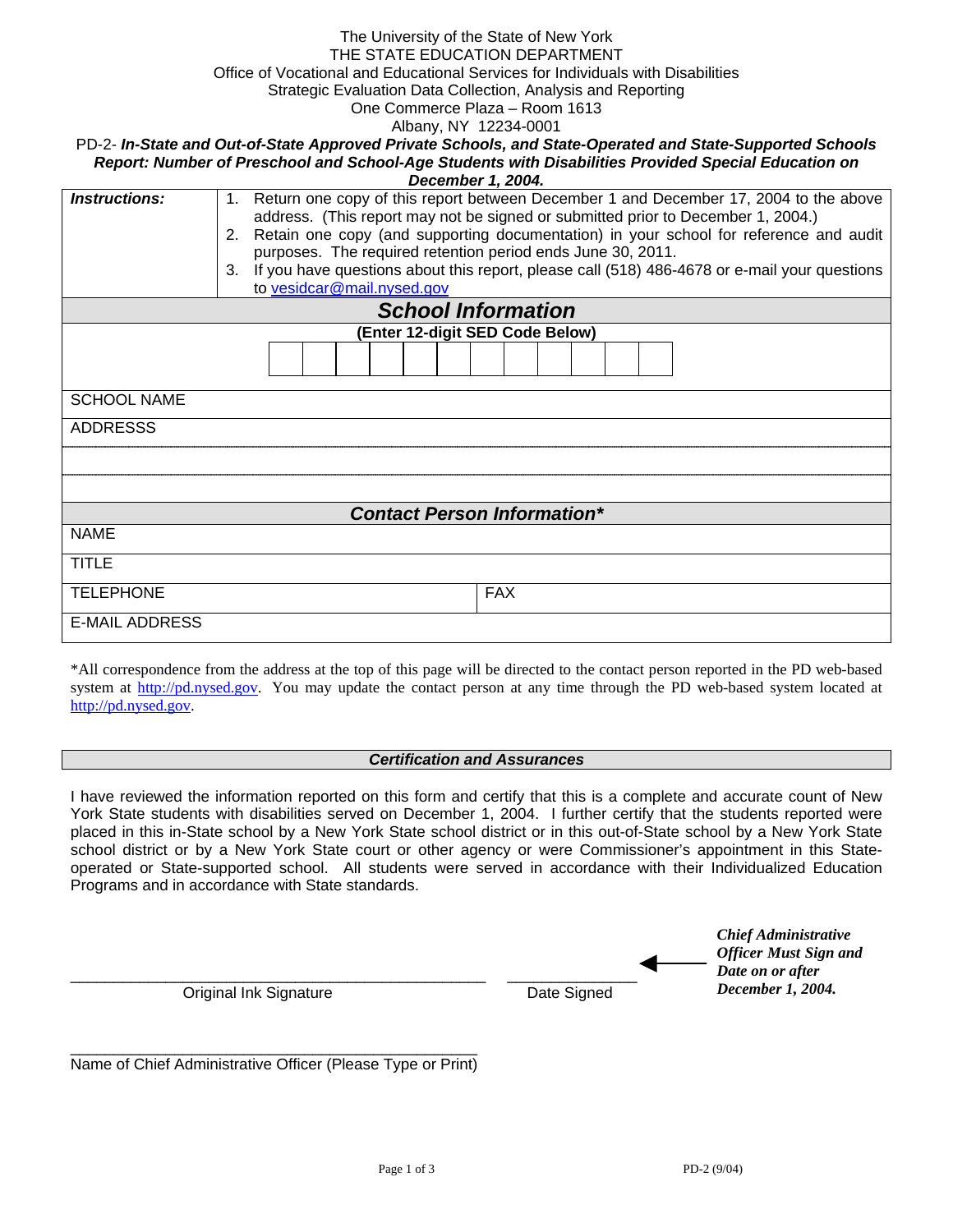| School I<br>Name |
|------------------|
|------------------|

Check here if no preschool students with disabilities are provided special education services on December 1, 2004, pursuant to Section 4410 or 4201 of the Education Law. If so, skip Section A.

Check here if no school-age students with disabilities are provided special education services on December 1, 2004. If so, skip Section B.

*If both boxes are checked, your PD-2 report is complete. Please return the entire form to the address printed on the top of page 1.* 

## *Section A: Preschool-Age Special Education Programs and Services*

**Table 1:** Number of preschool students with disabilities receiving special education programs and services in an approved preschool special education program pursuant to Section 4410 or 4201 of the Education Law. **Preschool students receiving evaluation services only are not to be counted.**

Please note, for students receiving itinerant services and/or related services from more than one approved preschool special education program, only the program that provides itinerant services or is designated by the CPSE to coordinate all related services must count the students on this report.

|                                                                                              | Ages $3-4^*$ | Age $2**$ |
|----------------------------------------------------------------------------------------------|--------------|-----------|
| If this school operates an approved preschool special education program, report the count of |              |           |
| students provided preschool special education programs and services on December 1, 2004      |              |           |
| pursuant to Section 4410 or 4201 of the Education Law.                                       |              |           |

\*Students who are 5 years of age on December 1 are "school-age" children and must be reported in Section B of this report and not in Section A.

\*\*Students who are 2 years old on December 1, 2004 (who will turn 3 years of age by December 31, 2004) and are receiving preschool special education services, pursuant to Section 4410 or 4201 of the Education Law, should be included in the column for students age 2.

## *Section B: School-Age Special Education Programs and Services*

**Table 1:** *Provide an unduplicated count of all school-age students (from New York State) with disabilities provided special education, full-time, by approved private schools at a school, home, hospital or other non-school facility, on December 1, 2004. (If services are provided at several sites, submit a single combined count of all students served at all sites.)*

*Students with disabilities who are placed in this school by parents/guardians at parents expense are not to be included in this report.* 

*If this approved private school, located within New York State, provides educational services to students with disabilities (pursuant to Article 81) who are placed by the courts or other agencies in a Child Care Institution connected to this school, do not complete this report, but rather contact our office to request a PD-2A/4 form.* 

| Line No.     | Report Each Student Only Once in the Appropriate Line                          | Age 4 to 21* |  |  |  |
|--------------|--------------------------------------------------------------------------------|--------------|--|--|--|
|              | School-age students with disabilities in:                                      |              |  |  |  |
|              | Approved private schools located within New York State. Include only students  |              |  |  |  |
|              | placed in this school by a contract with public school districts;              |              |  |  |  |
|              | State-Operated Schools; or                                                     |              |  |  |  |
|              | State-Supported (Section 4201) Schools                                         |              |  |  |  |
| $\mathbf{p}$ | School-age students with disabilities in Out-of-State schools placed by New    |              |  |  |  |
|              | York State school districts.                                                   |              |  |  |  |
| 3            | School-age students with disabilities in Out-of-State Schools placed by New    |              |  |  |  |
|              | York State courts or other agencies.                                           |              |  |  |  |
|              | Total number of students with disabilities in your school on December 1, 2004. |              |  |  |  |
|              |                                                                                |              |  |  |  |

\*Only include 4 year old students if they are in your school-age program. Students are eligible to enroll in school-age (kindergarten) programs if they become five years old by December 1 or by a later date established by the school/agency. For example, if a student's birthday is on December 5, 1999, and the school/agency policy for admission to school is "five years of age by December 31", the student could be enrolled in a kindergarten program and be 4 years old on December 1, 2004.